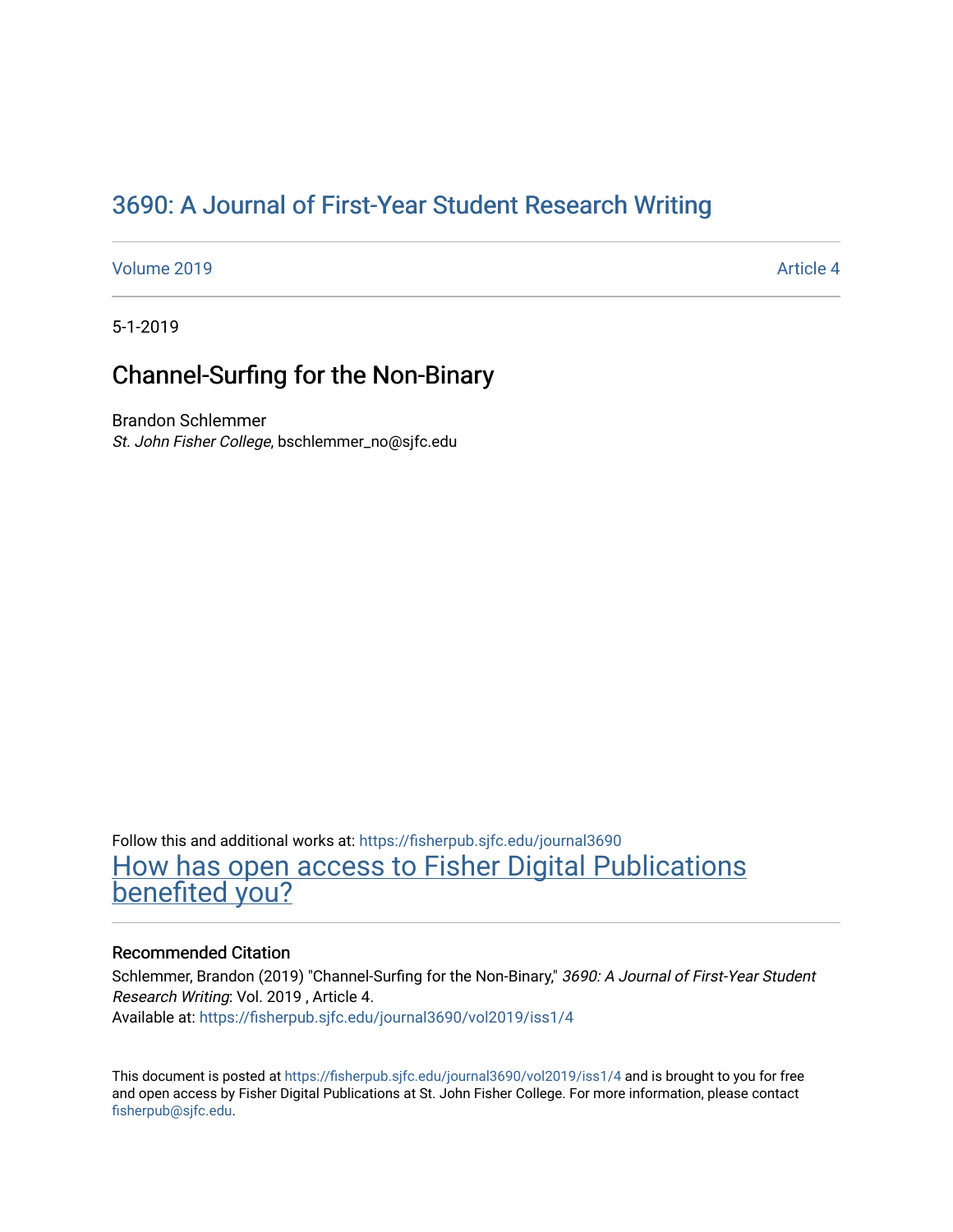## Channel-Surfing for the Non-Binary

### Abstract

Overview: The power of the media is remarkable. What we see on TV has the potential to shape our future and how we perceive others, as well as ourselves. Whether we are conscious of this phenomenon or not, we are the very byproducts of what television and other forms of entertainment present to us. With this in mind, we are able to see the flaws that are embedded in our society as a result of the media's influence. Today we see a growing number of children and adults coming out in the world identifying their gender as non-binary. The flaw that comes with this empowering movement is that there is a backlash from the public based on these gender non-conforming individuals. A primary way to improve this dilemma is for the media to incorporate non-binary characters into current television programs. By incorporating this concept into the everyday norm, genderqueer and gender variant individuals will feel better represented in a world they felt restrained in for so long. We have seen the benefits of having gender expansive representations in the media through television shows like Steven Universe, The Riches and Ugly Betty, and it is critical that the media creates more gender expansive characters for children.

Professor Cunningham's Reflection: Brandon's essay is impressive as a finished product that offers a polished and articulate argument on the necessity of providing nonbinary and gender-expansive youth with compelling media role models whose characters enable them to both imagine their own identities as possible and to see their lived realities reflected on the screen. His paper stands out for the complexity of the argument he constructs against a binary gender system, for the strength of the evidence he uses to support it, and for his skillful integration of source materials. Beyond this, Brandon's work is impressive for the invisible labor that remains unseen in the final product as he switched angles through the writing process, refined and strengthened his thesis multiple times, and came to better understood how to communicate the need for role models who were not yet fully present in media but also not yet fully reflected in the critical sources he initially utilized. Ultimately, Brandon's essay is an example of 199's research-based writing at its best.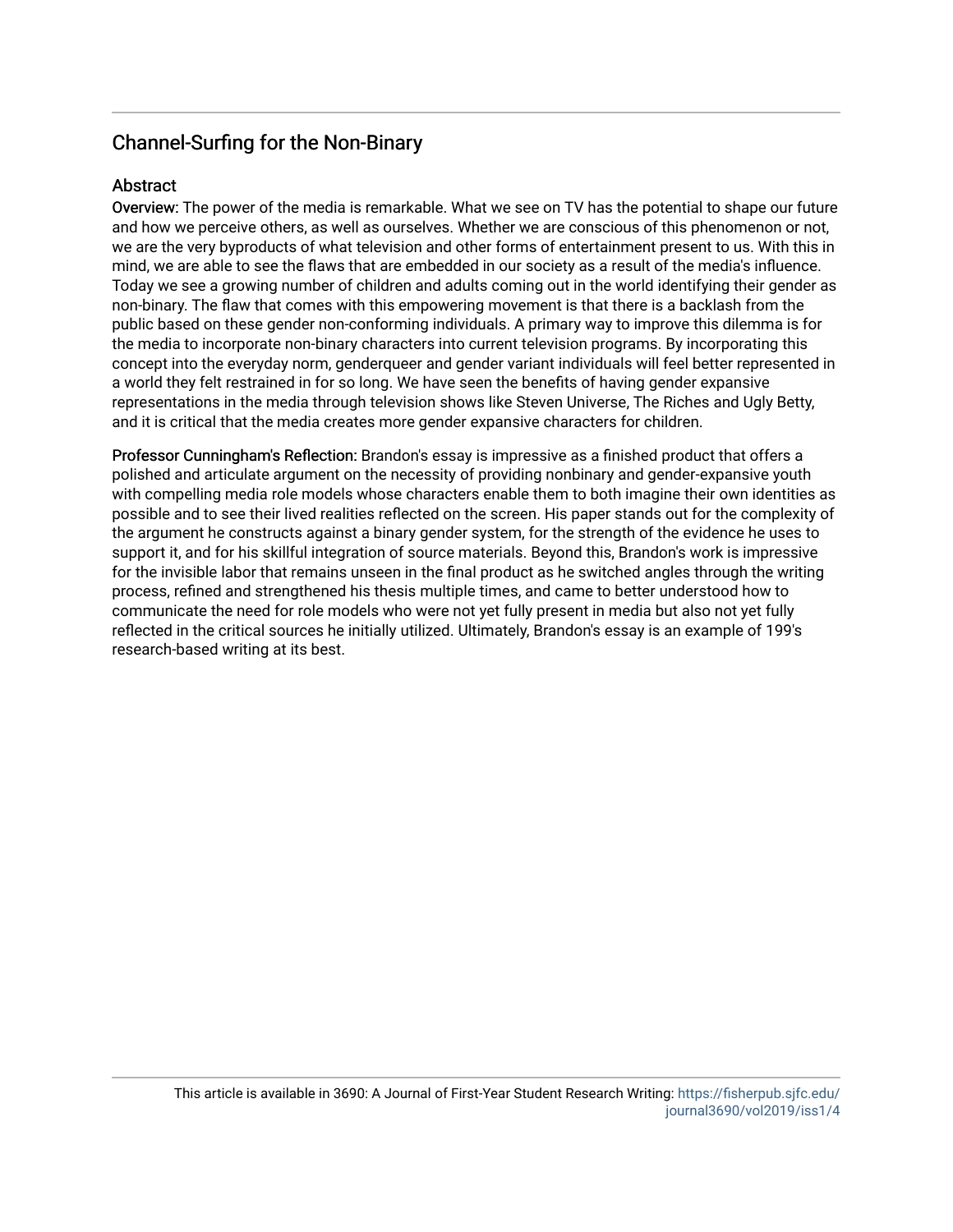Brandon Schlemmer Dr. Cunningham WGST 199

2 May 2019

#### Channel-Surfing for the Non-Binary

 The power of the media is remarkable. What we see on TV has the potential to shape our future and how we perceive others, as well as ourselves. Whether we are conscious of this phenomenon or not, we are the very byproducts of what television and other forms of entertainment present to us. With this in mind, we are able to see the flaws that are embedded in our society as a result of the media's influence. Today we see a growing number of children and adults coming out in the world identifying their gender as non-binary. The flaw that comes with this empowering movement is that there is a backlash from the public based on these gender nonconforming individuals. A primary way to improve this dilemma is for the media to incorporate non-binary characters into current television programs. By incorporating this concept into the everyday norm, genderqueer and gender variant individuals will feel better represented in a world they felt restrained in for so long. We have seen the benefits of having gender expansive representations in the media through television shows like *Steven Universe, The Riches* and *Ugly Betty,* and it is critical that the media creates more gender expansive characters for children.

Over the years, we have seen a shift in what television is providing for viewers. Recently, we have seen a growth in the amount of diversity in characters in terms LGBTQ+ identity. Looking back at shows in the 1990's like *Will and Grace,* we are able to see the lack of representation of a full spectrum of representation across the American demographic. When *Will and Grace* aired in the 1990's, we saw a limited representation of gay males. In a review for the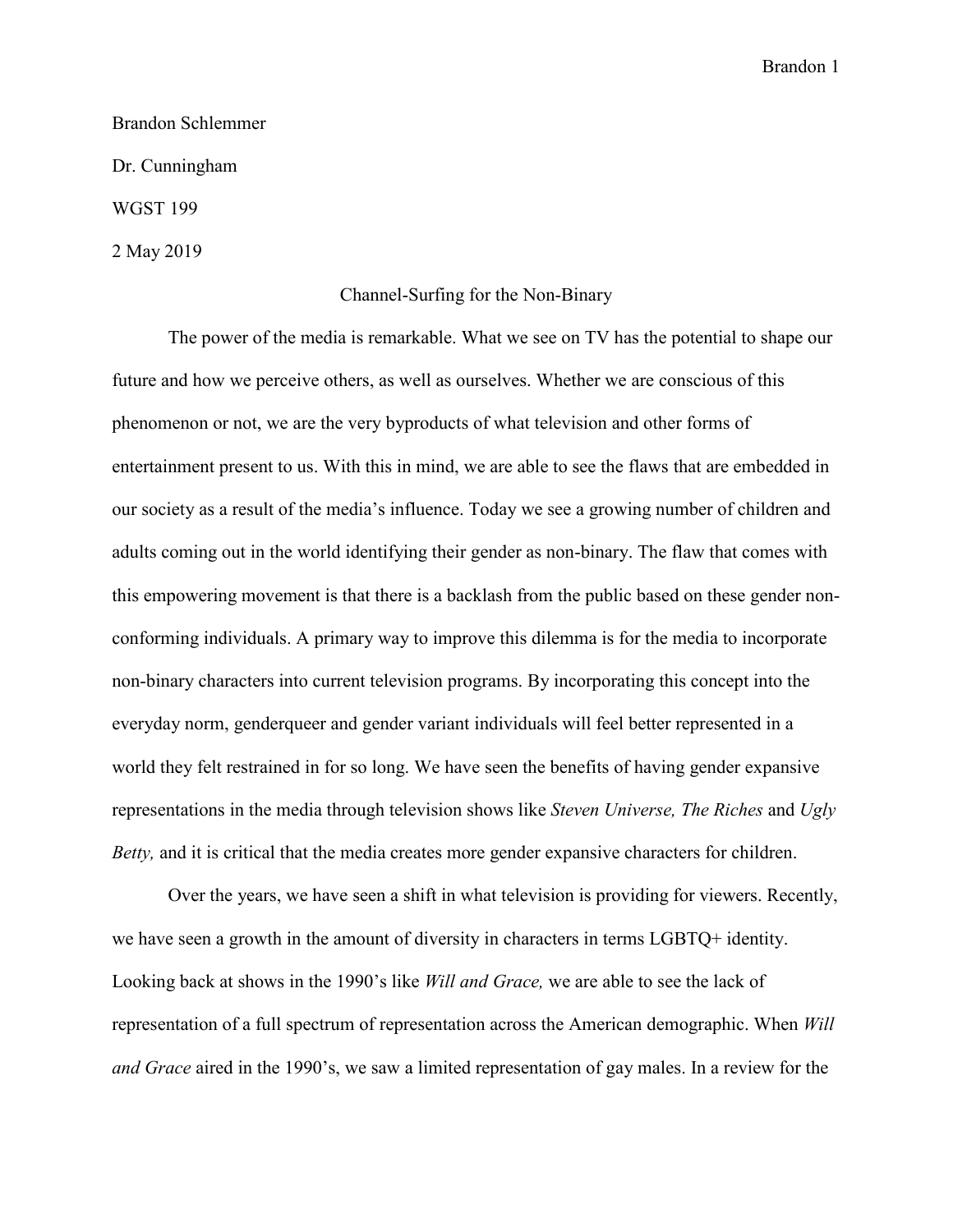reboot of *Will and Grace* in 2018, *USA Today* writer Andrea Mandell describes the characters in the reboot as "unapologetically gay" (1). This creates the notion that the original airing of the show posed limiting qualities to the representation of the typical homosexual male. By seeing that television has become braver in what it chooses to air, we see that the representation of the gay male haqs become more accurate than what it was before. As a result, gay males are better represented in a positive light, as opposed to a stereotypical caricature. But the problem still remains for those who identify outside of the binary. Today we only see a few accurate depictions of those who identify on a spectrum separate from a two-gender binary. These shows contain examples for gender expansive individuals by portraying crossdressing and non-binary characters in an attempt to expand the limited definition of traditional gender. By incorporating this concept into more television shows, non-binary children will finally gain the role models they need to openly exist in today's world.

The primary reason television must increase the number of gender-expansive characters is to provide a role model for gender variant children. By increasing the number of role models in television for a particular group or demographic, the odds of feeling more accepted rise and a sense of community increases. PhD and chair of the Mass Communications Department at Iona college, Tony Kelso, states that the media has a strong hold on young people's development of their sense of self (1060). Basically, it is during those critical years of childhood development that children formulate their identity and where they see themselves fit into society. This can be a crucial period because it could either make or break the decision of the child to express themselves or close themselves off. Role models for gender variant children can come in various forms like tiny "hints" that allude to gender-expansive ideas. A television show that displays these values is *Ugly Betty.* The show features a boy named Justin Suarez, who exhibits gender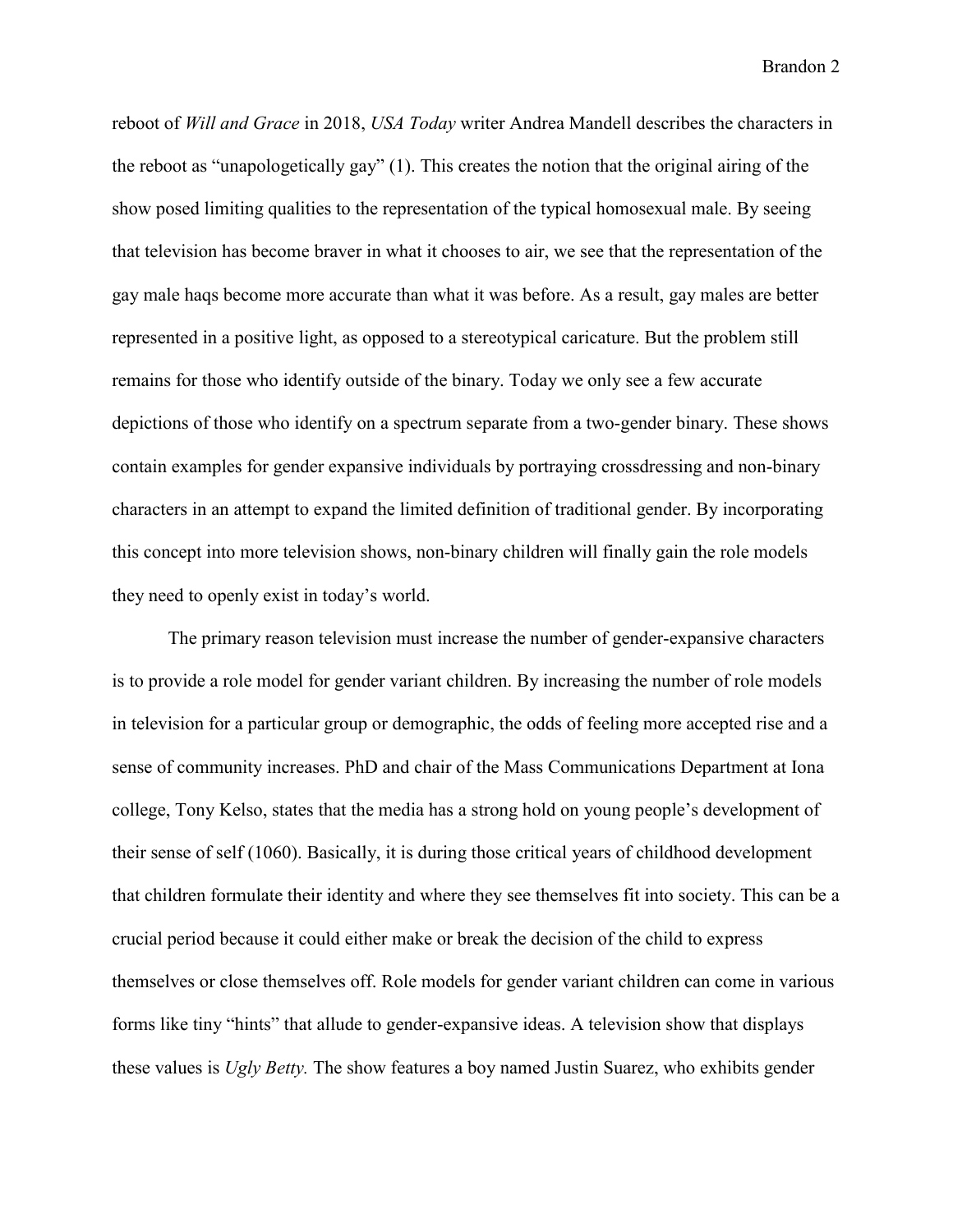non-conforming traits through his flamboyancy and interest in fashion (Kelso 1075). While we do learn as the show progresses that Suarez is gay rather than identifying as genderqueer or gender variant, he does display traits that allude to gender dysphoria due to his interests in typically female dominated interests. This is a positive representation for children because it breaks down the barrier of what gender must be, and instead presents the idea that it can be a reversible or malleable construct.

Providing a role model can also be beneficial for genderqueer individuals by rendering examples and evidence that they can flourish in an ignorant society. One of the main fears for gender variant children is that they won't fit into society's norm and that they won't be able to live a full and happy life if they come out. In an article by Eli Dunn, he discusses how the television show *Steven Universe* breaks the boundaries by manifesting the full and happy lives genderqueer children can have just by being themselves (1). This show is unique in that it expands to so many horizons related to LGBTQ+ values, whether through sexuality or gender. An example of this can be seen through three space gems known as the "Crystal Gems," who identify as agender (Dunn 2). These three beings use female pronouns but make it known that their gender is only a "'human construct'" (Dunn 2). This is a powerful and bold move for the creator of the show, Rebecca Sugar, due to the controversial topic of discussion. This is a beneficial source of television for gender variant children because it gives them role models to view and relate to. Also, by seeing the confidence and internal happiness of each of the characters in this cartoon, it better helps them understand that it *is* possible to have happiness while being out of the closet.

 The television show *Steven Universe* not only relates to genderqueer children, but it also brings the overarching realm of gender into play. The plot of this show has various levels of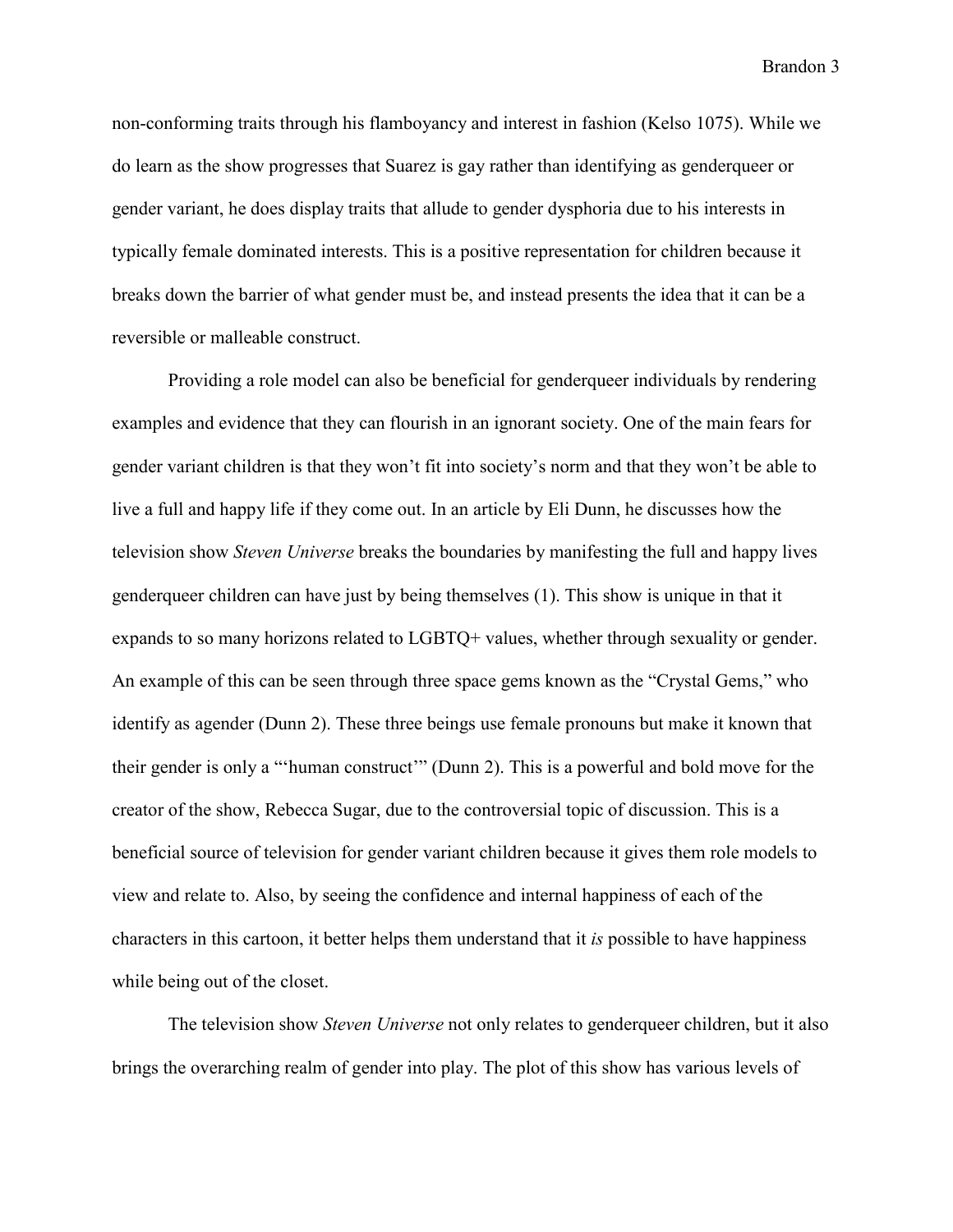depth to it, in relation to how it tries to connect to all the demographics of its audience. Dunn explains how the use of "fusion" on the show dissociates the binary by representing a "distinctly carnivalesque space where gender-play and performance are integral to social interactions and identity-formation" (3). First off, "fusion" happens when two gem beings physically and mentally combine to form one ultimate being based on their characteristics. This gender-play idea that Dunn mentions demonstrates the notion that gender is a social construct and can therefore be broken. It also reveals that gender can be put on and taken off like a performance, giving genderqueer individuals that edge to express how they really feel and want to present themselves. The mere presence of having a non-binary example in television encourages audiences to understand that they are just another part of "nature's diversity" (Kelso 1075). These Crystal Gems are the catalyst for genderqueer and gender variant children in their coming out journey, and are the sole role models, but ones we need to see more of in the media.

 Increasing the number of gender expansive characters in television will broaden the understanding of what gender really is for parental audiences. The definition of gender itself has so often been connected to the biological sex of a human being. But in actuality, gender is "culturally constructed" (Yavuz 397). What many don't understand is that "sex" is the biological term and "gender" is the term that refers to how a person personally identifies and sees themselves in society, based on this culturally constructed concept (Yavuz 397). Because of this misconception in terminology, so many people believe that gender and sex are interchangeable. As a result, parents remain ignorant to what their gender variant children are experiencing, and it becomes harder for children to express themselves. The media is a main contributor to this ignorance, as it reaffirms that gender is limited to just the binary as opposed to a spectrum (Zaslow 244). For instance, a news story about a boy who identified as gender-fluid was only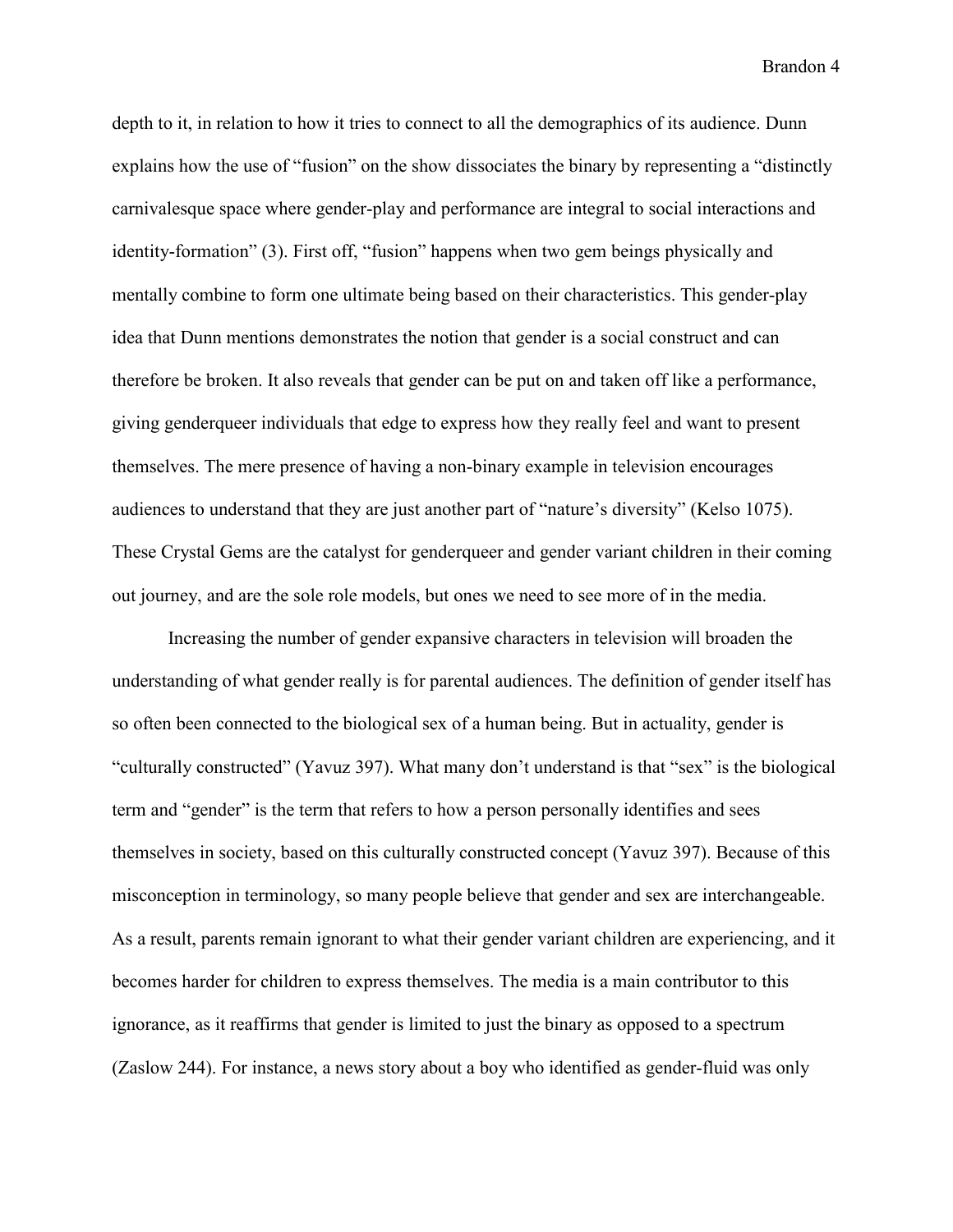accepted by the media because it was seen as child's play (Zaslow 244). It can be seen here that often media coverage doesn't even consider the thought of gender-fluidity, but only of "child's play." Those who do such media coverage shut down the notion that gender is a spectrum, because they don't want to disprove pre-existing concrete beliefs about the binary.

 But this ignorance doesn't have to exist. Instead, parents and adults can better understand the existence of gender as a spectrum, as opposed to a binary, with the inclusion of gender expansive characters in television. By seeing examples of other children displaying gender fluid behavior, parents will better be able to understand and accept this concept. This can be seen in the show *The Riches*. In this television program that aired between 2007 and 2008, there is a character named Sam that displays hints of gender variance. Sam is the son in the family who chooses to cross dress by wearing wigs, dresses, jewelry, etc. (Kelso 1076). But what is interesting about this show is the parents' reactions. The parents do not see this as an issue for their child and therefore don't scold him (Kelso 1076). The only times the parents interfere in this gender-play activity is when he has to go out in public. Here, they make him choose to identify as a boy or a girl when stepping out of the house (Kelso 1076). Sam identifies as a male in the show, so it is clarified that he is only crossdressing. While this show does shed some harsh light on the parents by making their son choose between dressing as a boy or a girl, thus potentially reinforcing the notion of a binary (rather than a genderqueer or nonbinary identity), it offers a beneficial representation on how the parents do accept and normalize gender play behavior within the household. Inside the walls of their home, they see this behavior as normal and nothing out of the ordinary, allowing their child relative freedom.

 By implementing gender-expansive characters and values into cartoons, adults are better able to understand the existence of a spectrum. Going back to the show *Steven Universe*, we are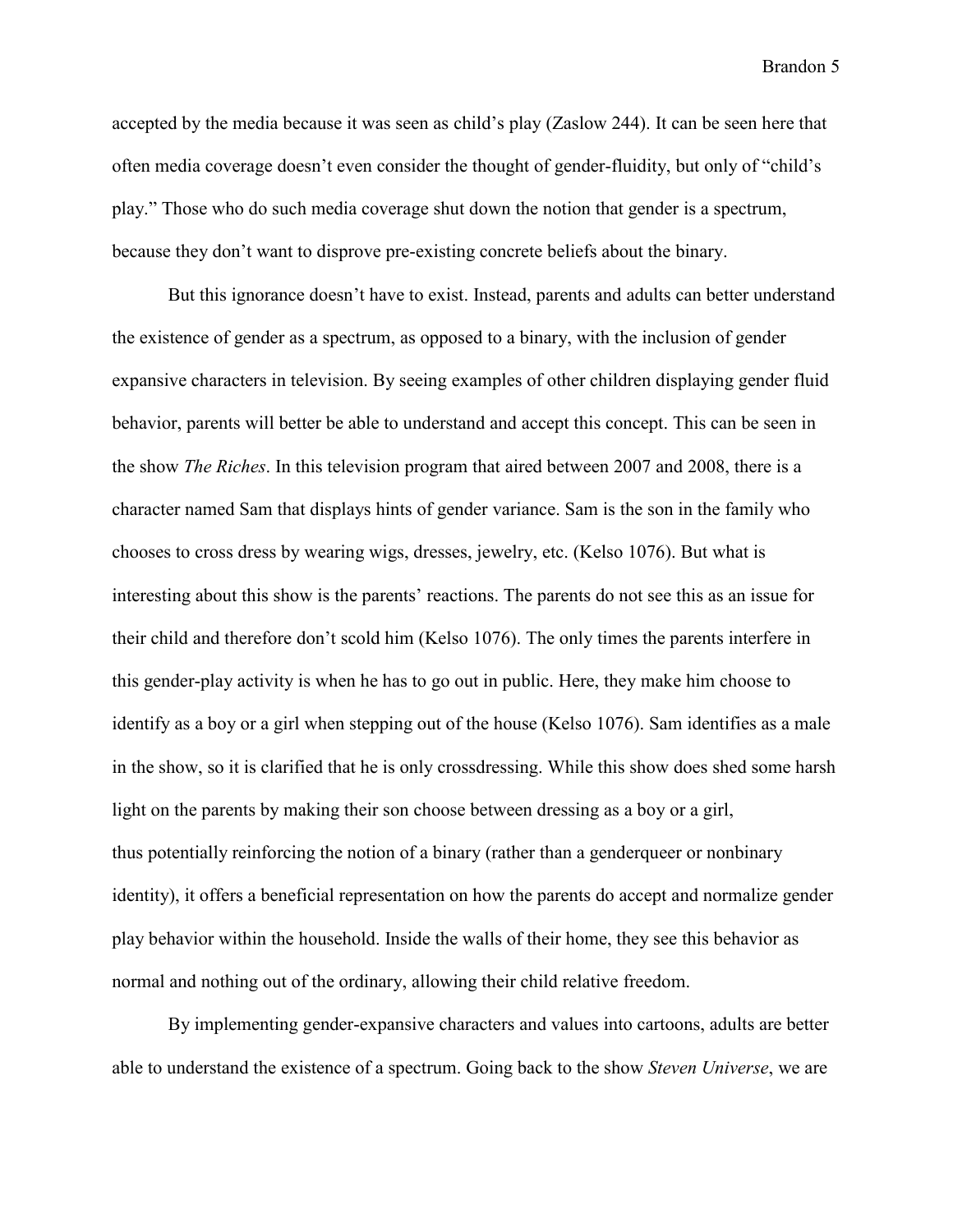better able to see the impact it has on adults based on its "magical" content. According to Dunn, the magic of the show allows gender identity to be disconnected from physical gender traits (2- 3). This is beneficial for adults because it allows for them to forget about the binary for at least a minute, and for once, accept the existence of a spectrum. Dunn also touches on the idea that changing gender presentation through magic can allow for someone to disconnect "perceived gender" from "gender identity" (3). In essence, Dunn believes that magic can allow for not only parents, but all viewers, to understand that the way someone presents themselves can be totally different from how they identify. The effects of *Steven Universe* offers various levels of genderqueer and gender variant representations that are beneficial to the education of parents and adults.

 One of the main social problems in our nation right now is the lack of understanding that gender is not confined to the binary. The media has an overwhelming amount control over viewers. It is clear to see these flaws manifest in today's society based on the public's ignorance in gender terminology and understanding. In an ABC News' *Primetime Live* story, the title was "'Should Boys Be Allowed to Dress like Girls?'" This title on its own is problematic because it reaffirms the idea of a binary along with the intended shame that comes with crossdressing. This title creates a connection between sex and gender and reinforces the idea of a two-gender binary as opposed to a spectrum (Zaslow 244). This headline also reinforces gender ranking by suggesting that it is "lesser" to dress like a girl and that a boy who does so is trading down. The reason why this is so important is because news stories "function as ideological apparati contributing to the construction of individual identities" (Zaslow 245). Since television news has a strong grasp on the development of children, painting a negative picture of the group or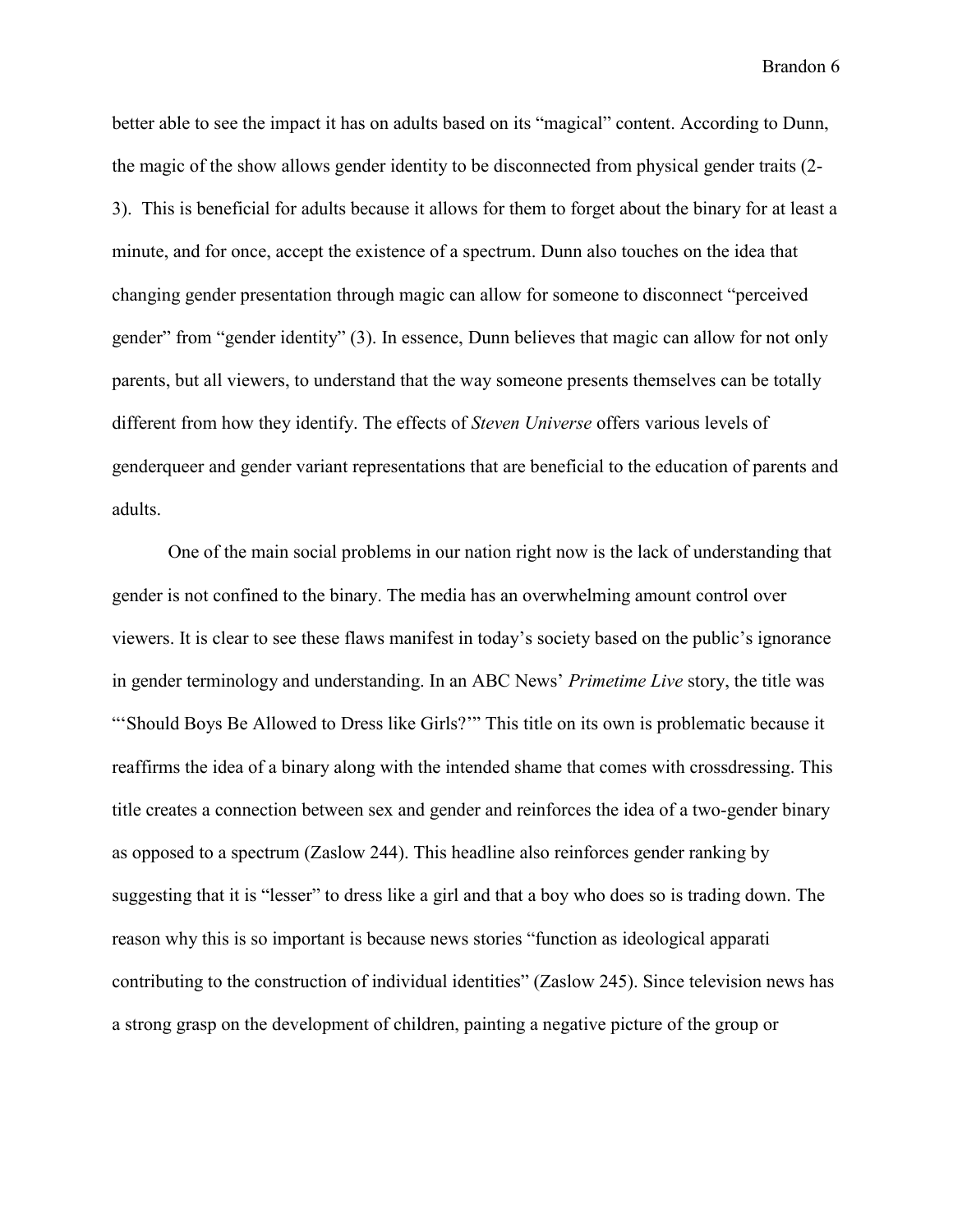community someone belongs to can lead to parents having negative feelings towards them. As an effect, the children of those parents will feel as if they are in the wrong and shouldn't come out.

 A contributing factor towards the binary in news broadcasting often comes with how the news stations report on the lives of transgender and gender non-conforming individuals. The stories that we see in the media today often translates to how these communities can't conform (Zaslow 244). By focusing on the "not being able to conform" issue, it highlights the existence of a binary by stressing the importance in conforming to either male or female. In one examined case, a journalist critiques and explores gender non-conformity as a "biological misalignment" instead of looking at the construct of a gender binary through a "critical lens" (Zaslow 245). The ignorance of these reporters and journalists stems primarily from this binary belief; there is a need to be educated on the fluidity of gender. By keeping this critical lens fixed on this one aspect of gender, parents and adults will remain ignorant and blind to this reality.

 Another aspect of news reportings that challenge the fluidity of gender is the media's focus on transgender lives. When anything related to gender is shown on public television, it is usually related to transgender individuals and their journey in becoming their proper gender: male or female. This idea of being in the "wrong body" is what so many people get confused with because it connects the two different concepts of sex and gender, which ends up supporting the binary (Capuzza and Spencer 216). This focus on transitioning from male to female, or vice versa, creates the notion that there are only two genders. While it is good to see that transgender lives are coming into the light more, it is damaging in the fact that it conceals the reality that gender is a spectrum. While there are trans individuals who identify as male or female, there are also many who are genderqueer or nonbinary. Also, the belief that gender dysphoria is only associated with the binary and the need to transition is the main issue for genderqueer and gender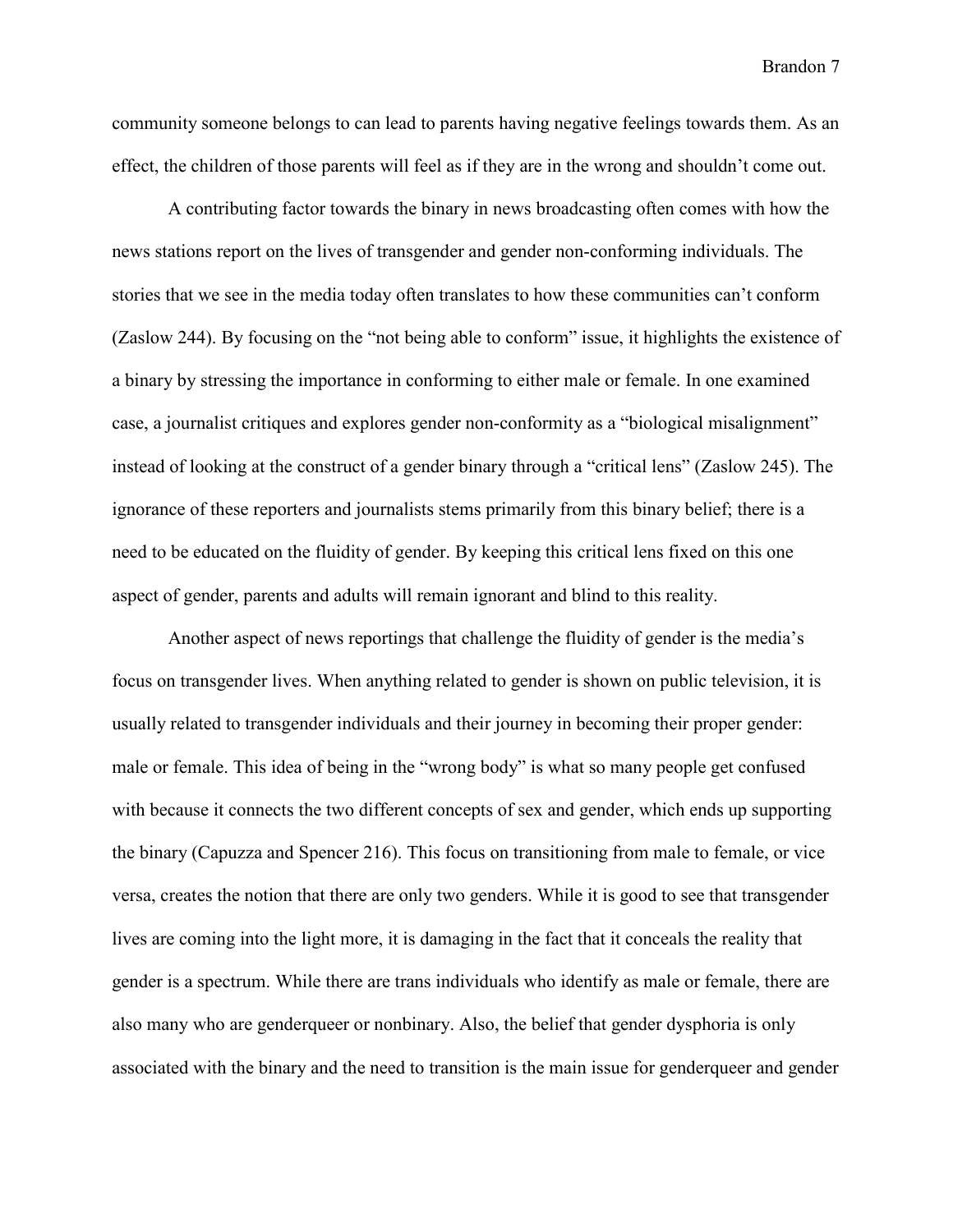variant individuals. In other words, television has normalized the misconception that gender and sex are interchangeable and that gender dysphoric individuals all share one experience (Capuzza and Spencer 216). This major problem is why so many Americans believe that a single binary exists. By incorporating gender expansive characters who reduce the focus on the binary, America will become more educated on how to distinguish the differences between sex and gender. As a result, we would see better representation and a greater appeal of acceptance for genderqueer and gender variant children.

 One last reason why we need more gender-expansive representation in television is partly due to LGBTQ+ youth not feeling comfortable identifying outside the heteronormative domain. A major problem with not only genderqueer and gender variant children, but all LGBTQ+ children, is that they don't have any relatable examples on television. Instead of seeing a community they belong to, they see a heteronormative and cisgender reality where they do not fit in. In one examined case, a gender variant child felt that transitioning into secondary school made them have low self-esteem because of the cissexism experienced (Yavuz 400). This is a perfect example of the gender-expansive human experience for a child. Because there are no role models and no one to identify with in reality or television, the child automatically feels singled out, leading to low self-esteem. This feeling of isolation is one of the primary reasons why LGBTQ+ kids are afraid to venture outside the heteronormative landscape.

 The coming out process for LGBTQ+ youth, including gender-expansive youth, is often associated with isolation before actually coming out. So many feel this sense of being alone prior to coming out, but scholars suggest that it is a key moment and feeling in the coming out experience for queer individuals because it is a part of the problem with stigmatized identities (O'Flynn 153). O'Flynn suggests that this feeling is natural in the coming out process because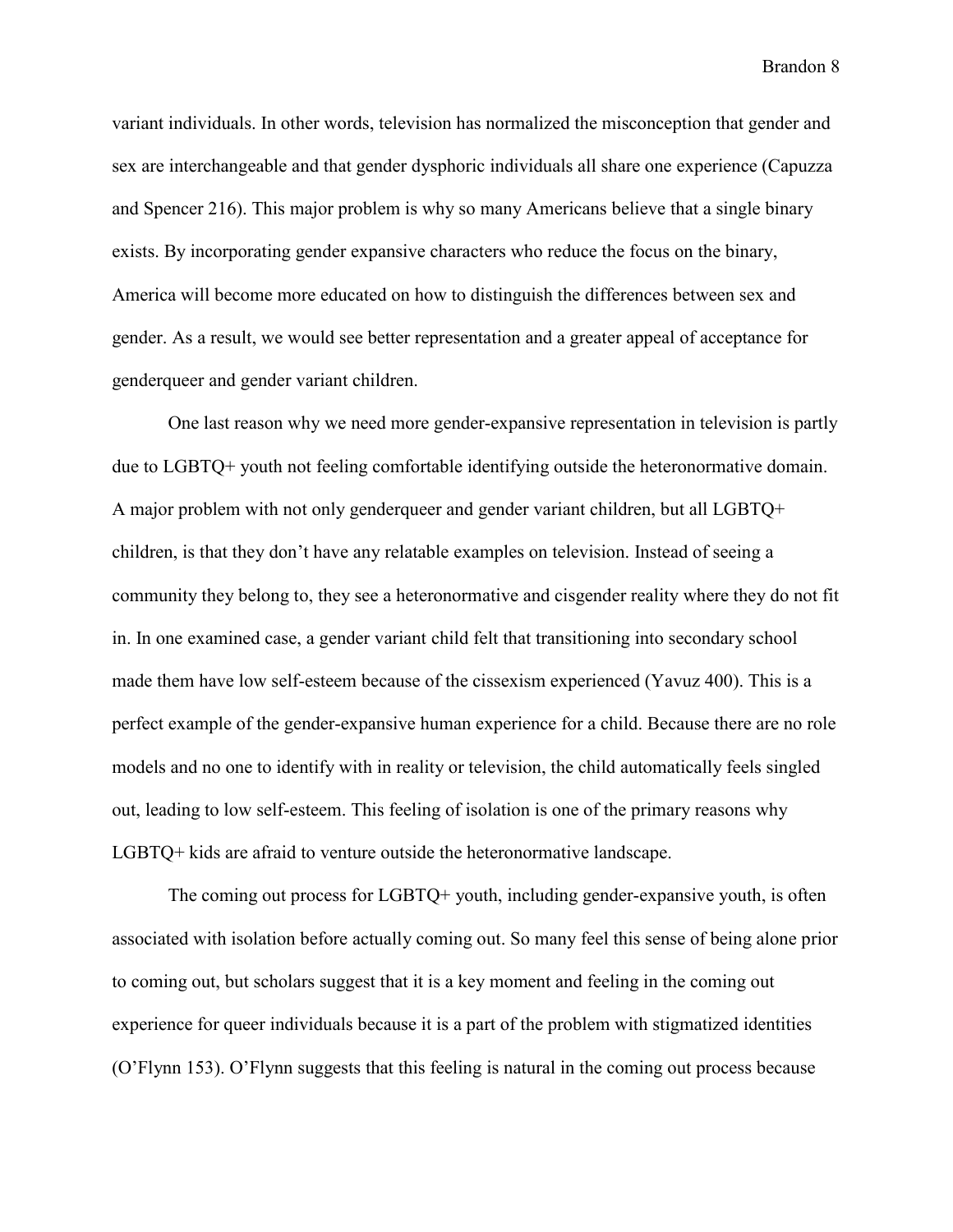there is a common stigma associated with the person someone identifies with and is choosing to become. There is a fear behind it because people do not want to upset the current reality that already exists by disrupting it with an automatic change of self-identity. But there doesn't need to be a fear that exists if there is an increased representation for all LGBTQ+ youth in the media to show that they are not alone.

 The coming out process is difficult for most LGBTQ+ people, but the benefits of it are monumental in a way that allows for them to drop the curtain between them and the world. Associate Professor at York University, Alice Maclachlan, states that staying in the closet pushes a person to keep a significant part of their life separate from reality and concealed from the people who matter most (308). The consequences of children not coming out are detrimental not only to them, but to the relationships with whom they are connected. By increasing the number of gender-expansive examples in television, it will be easier for these children to come out and preserve the relationships that could potentially be lost. While increasing representation in television is mostly beneficial, we do see some depictions in the media that can limit one's ability to come out. According to Capuzza and Spencer, stereotypical representations and incorporating transgender people in the media can implement transphobic emotions and thoughts into the minds of viewers based on certain examples (215). This could possibly limit genderqueer children from coming out because of the hate and backlash the public would be giving the transgender community based on one certain depiction that they didn't agree with. Therefore, it is more important to have a few *accurate* depictions of certain demographics in the media as opposed to having a large number of bad examples. This idea of quality over quantity is what must be taken seriously in television for gender varying children. Otherwise, these children will remain "in the closet," forever afraid to show their true colors.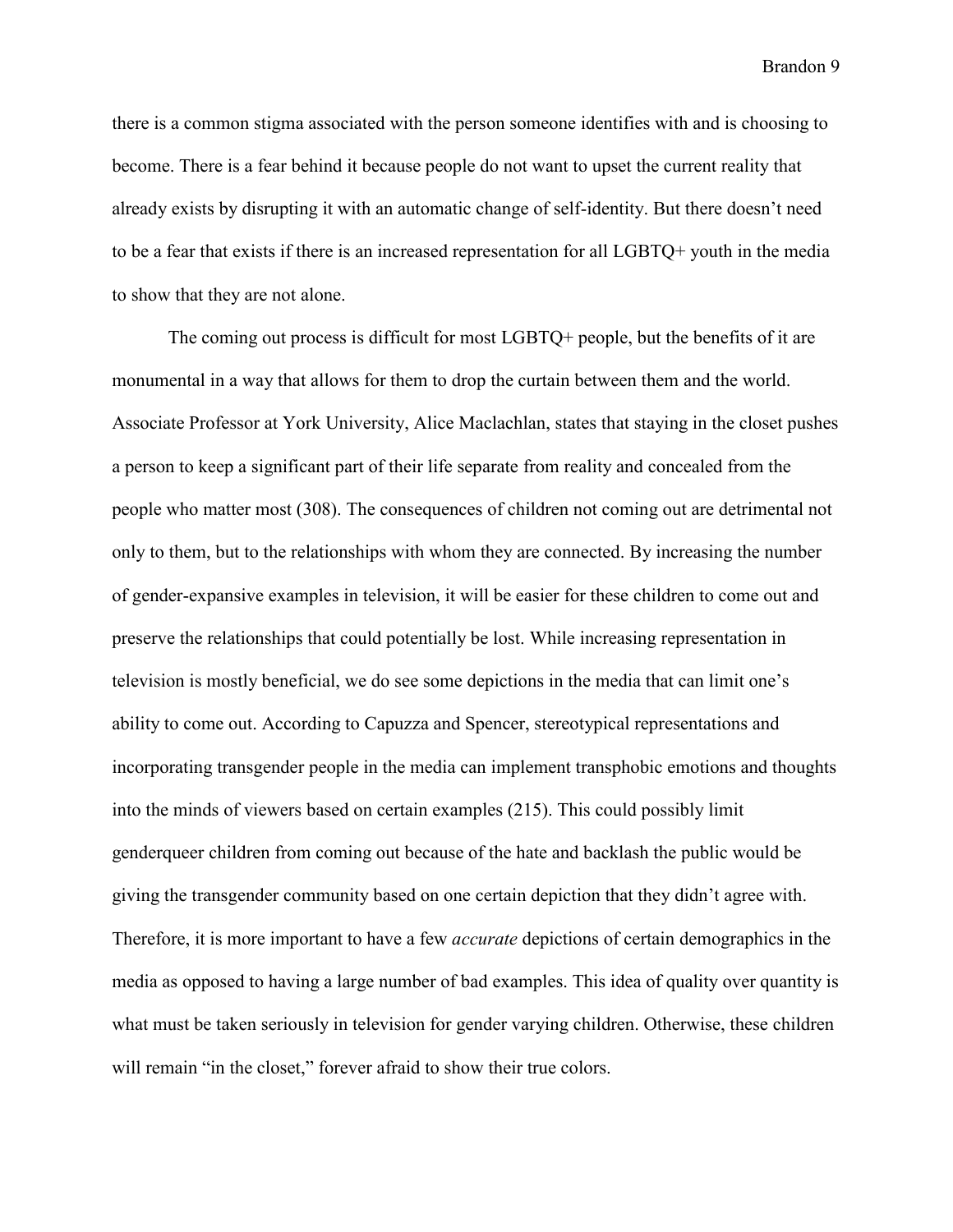While some would say the number of gender expansive representations is currently lacking in television, others might say that the sole existence of a non-binary character in one show suggests a great progression in our society's journey in acceptance and understanding. When looking back at television shows from the 1990's like *Will and Grace,* one is able to see a progression from the stereotypical gay caricature to today where we see accurate depictions of non-binary characters in the show *Steven Universe.* Not only have we progressed in the realm of heterosexuality, but we have also grown in how we perceive gender and our understanding in gender fluidity. In essence, the topic of gender today has become increasingly talked about *because* of the implementation of gendered values in children's television.

 While the topic of gender is becoming a major topic in the media, the number of representations still remains limited. This generation only has a few options to look to when trying to personally identify with a group. It is commendable that our society is becoming more progressive in its efforts to address gender, but the speed of it is lacking. Children feel isolated and remain in the closet, as discussed in O'Flynn's article, because they cannot find accurate representations with which to identify (159). The fear of entering this slow-moving world alone is the primary drawback for young children who identify in the gender-expansive realm. With no group or community to look up to in the media, children will remain isolated and fearful of embracing themselves.

 The media can be a beneficial tool when used properly to convey a message to its audiences. But the unfortunate reality of it exists within the creators of television content. For a society to be this progressive and advanced, one would expect television to have an increased number of gender expansive characters and values that are also accurate depictions. For better outcomes for gender-expansive children, television show creators need to become more inclusive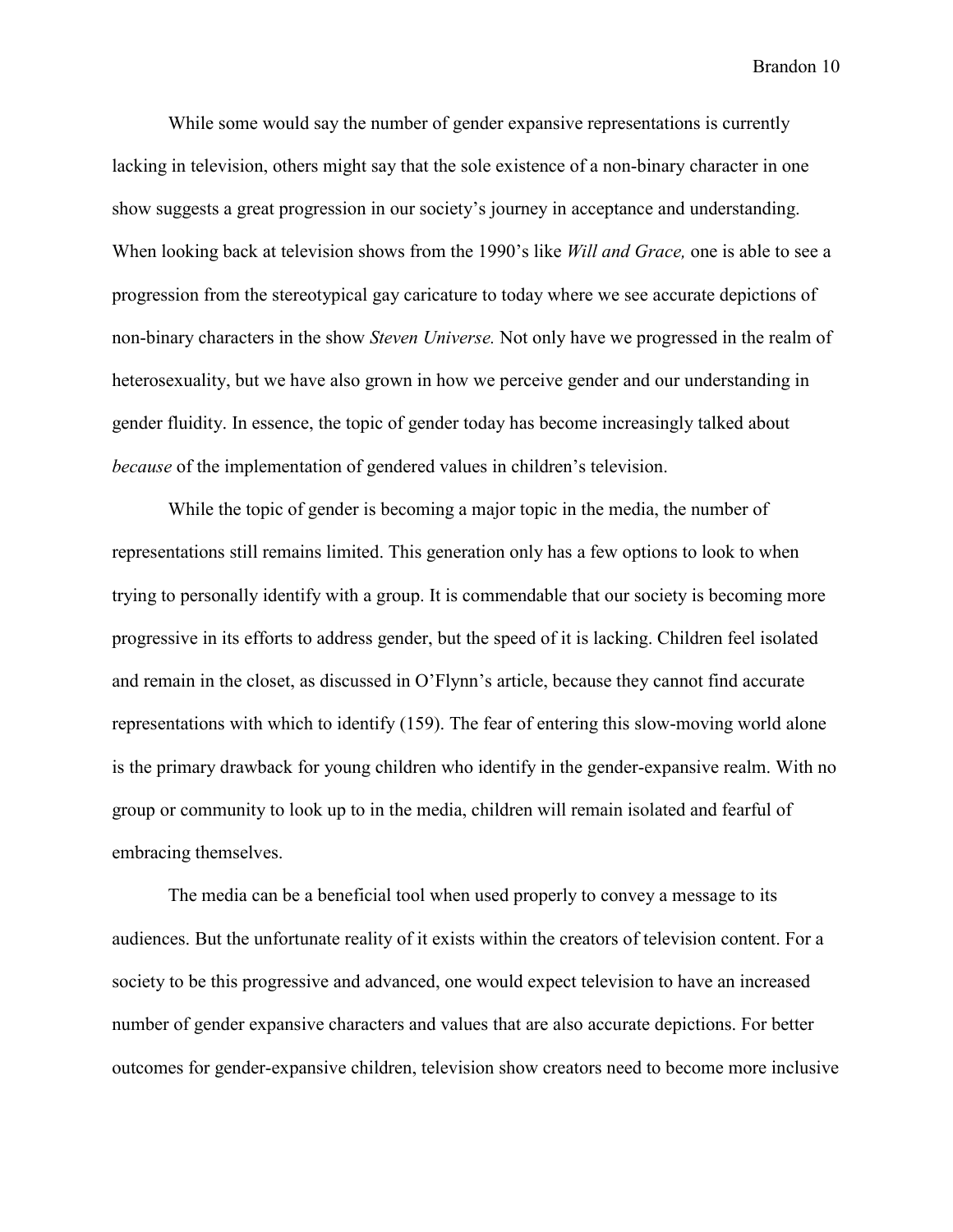to all demographics including the LGBTQ+ community. In future generations, we will see positive outcomes for those who identify outside of the binary if this issue is taken seriously by television creators. Hopefully, we will see the magic of "fusion" and inclusion come together and create a perfect world where the non-binary is well-represented.

#### Works Cited

Capuzza, Jamie C. and Leland G. Spencer. "Regressing, Progressing, or Transgressing on the Small Screen? Transgender Characters on U.S. Scripted Television Series," *Communication Quarterly*, 1 September 2016, [https://doi](https://doi-org.pluma.sjfc.edu/10.1080/01463373.2016.1221438)[org.pluma.sjfc.edu/10.1080/01463373.2016.1221438](https://doi-org.pluma.sjfc.edu/10.1080/01463373.2016.1221438) 

Dunn, Eli. "Steven Universe, Fusion Magic, and the Queer Carnivalesque." *Gender Forum*, Issue 56, 2016, [https://smearch-proquest](https://search-proquest-com.pluma.sjfc.edu/genderwatch/docview/1759000361/A942DB41801D4116PQ/1?accountid=27700)[com.pluma.sjfc.edu/genderwatch/docview/1759000361/A942DB41801D4116PQ/1?acco](https://search-proquest-com.pluma.sjfc.edu/genderwatch/docview/1759000361/A942DB41801D4116PQ/1?accountid=27700) [untid=27700](https://search-proquest-com.pluma.sjfc.edu/genderwatch/docview/1759000361/A942DB41801D4116PQ/1?accountid=27700)

Kelso, Tony. "Still Trapped in the U.S. Media's Closet: Representations of Gender-Variant, Pre-Adolescent Children." *Journal of Homosexuality,* vol. 62, issue 8, 13 April 2015,